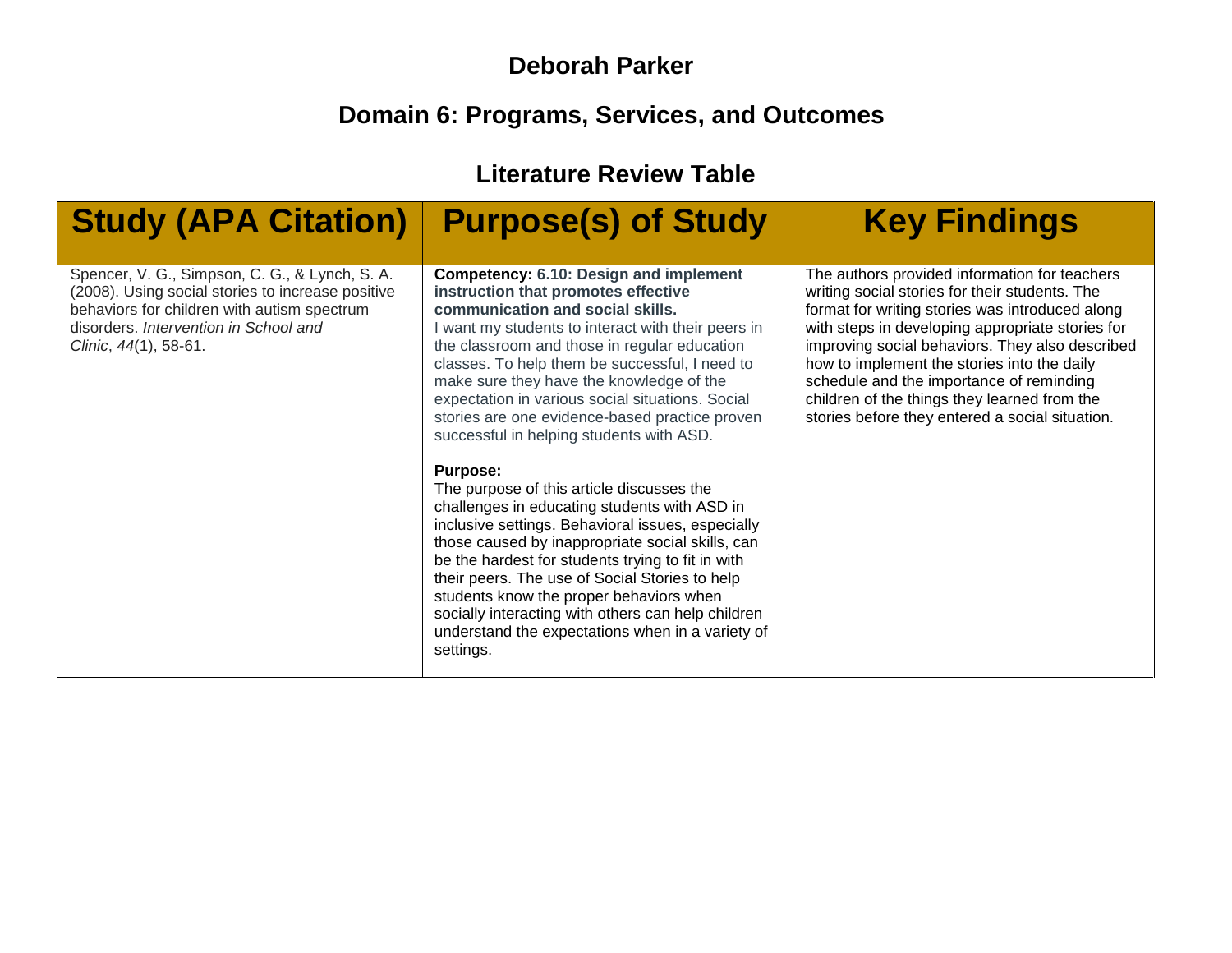| Travers, J. C. (2017). Evaluating claims to<br>avoid pseudoscientific and unproven practices<br>in special education. Intervention in school and<br>clinic, 52(4), 195-203.                                                      | Competency: 6.12: Identify evidence-based<br>strategies to increase an individual's self-<br>determination of activities, services, and<br>preferences.<br>Wanting to provide instruction using EBPs is<br>vital to a student's success; however, with so<br>many changes in our field it can sometimes be<br>hard to determine which tools are truly proven.<br>As a teacher, it is vital that I recognize how to<br>review techniques to make sure they have been<br>proven effective.                                                                                                                    | This article explained the shift toward evidence-<br>based practices in response to a variety of fad,<br>pseudoscientific, and unproven interventions that<br>were being used in the field of Special Education.<br>Educators are expected to follow these EBPs;<br>however, with an everchanging field that can be hard<br>at times. This article provided valuable information<br>for educators on how they can make sure the<br>practices they choose are truly the proven ones for<br>students with ASD.                                                                                            |
|----------------------------------------------------------------------------------------------------------------------------------------------------------------------------------------------------------------------------------|-------------------------------------------------------------------------------------------------------------------------------------------------------------------------------------------------------------------------------------------------------------------------------------------------------------------------------------------------------------------------------------------------------------------------------------------------------------------------------------------------------------------------------------------------------------------------------------------------------------|---------------------------------------------------------------------------------------------------------------------------------------------------------------------------------------------------------------------------------------------------------------------------------------------------------------------------------------------------------------------------------------------------------------------------------------------------------------------------------------------------------------------------------------------------------------------------------------------------------|
|                                                                                                                                                                                                                                  | <b>Purpose:</b><br>The purpose of this article was to discuss the<br>importance of using evidence-based practices in<br>planning intervention for students with ASD and<br>how to distinguish those from<br>unproven/ineffective strategies that others may<br>accept. Information was provided on how to<br>improve recognition of potentially ineffective<br>practices through understanding the differences<br>in science and pseudoscience.                                                                                                                                                             |                                                                                                                                                                                                                                                                                                                                                                                                                                                                                                                                                                                                         |
| Dettmer, S., Simpson, R. L., Myles, B. S., &<br>Ganz, J. B. (2000). The use of visual supports to<br>facilitate transitions of students with<br>autism. Focus on Autism and Other<br>Developmental Disabilities, 15(3), 163-169. | Competency: 6.2: Integrate a range of<br>environmental supports that maximize<br>learning.<br>Helping students with special needs be<br>successful in school requires a teacher to<br>implement tools that will support her students'<br>needs.<br><b>Purpose:</b><br>The purpose of this study was to review the use<br>of a combination of visual supports for 2<br>elementary age boys with ASD and determine<br>their success.                                                                                                                                                                          | The study researched the effectiveness of<br>visual supports for the 2 students using single-<br>subject reversal designs. Data found a<br>significant decrease in the latency between<br>the time the students were given their<br>instructions and the time they began the<br>activity when visual supports were used.<br>Another noted result was that when these<br>supports were used there was less verbal<br>instruction, prompts, and physical required by<br>the teacher.                                                                                                                      |
| Quill, K. A. (1997). Instructional considerations<br>for young children with autism: The rationale for<br>visually cued instruction. Journal of autism and<br>developmental disorders, 27(6), 697-714.                           | Competency: 6.3: Modify verbal and<br>nonverbal communication and instructional<br>behavior to meet learner needs.<br>Teachers of students with ASD know that<br>communication is a difficult skill for them. It is<br>necessary for teachers to consider this<br>knowledge when interacting with the students<br>and providing instruction.<br><b>Purpose:</b><br>The purpose of this article was to review<br>instruction for children with autism who have<br>been characterized as visual learners. Research<br>regarding the learning style differences<br>associated with ASD was included along with | The article reviewed the cognitive profile of those<br>diagnosed with ASD. The profile showed that<br>students with ASD are more successful in<br>nonverbal and nonsocial problem-solving skills<br>and difficulties with verbal reasoning and social<br>cognition. The authors researched this finding<br>which led them to the importance of nonverbal<br>communication and instruction strategies for<br>those students with ASD. Further research<br>determined that the use of language-based<br>instruction for students with ASD was less<br>effective than more visually supported instruction. |